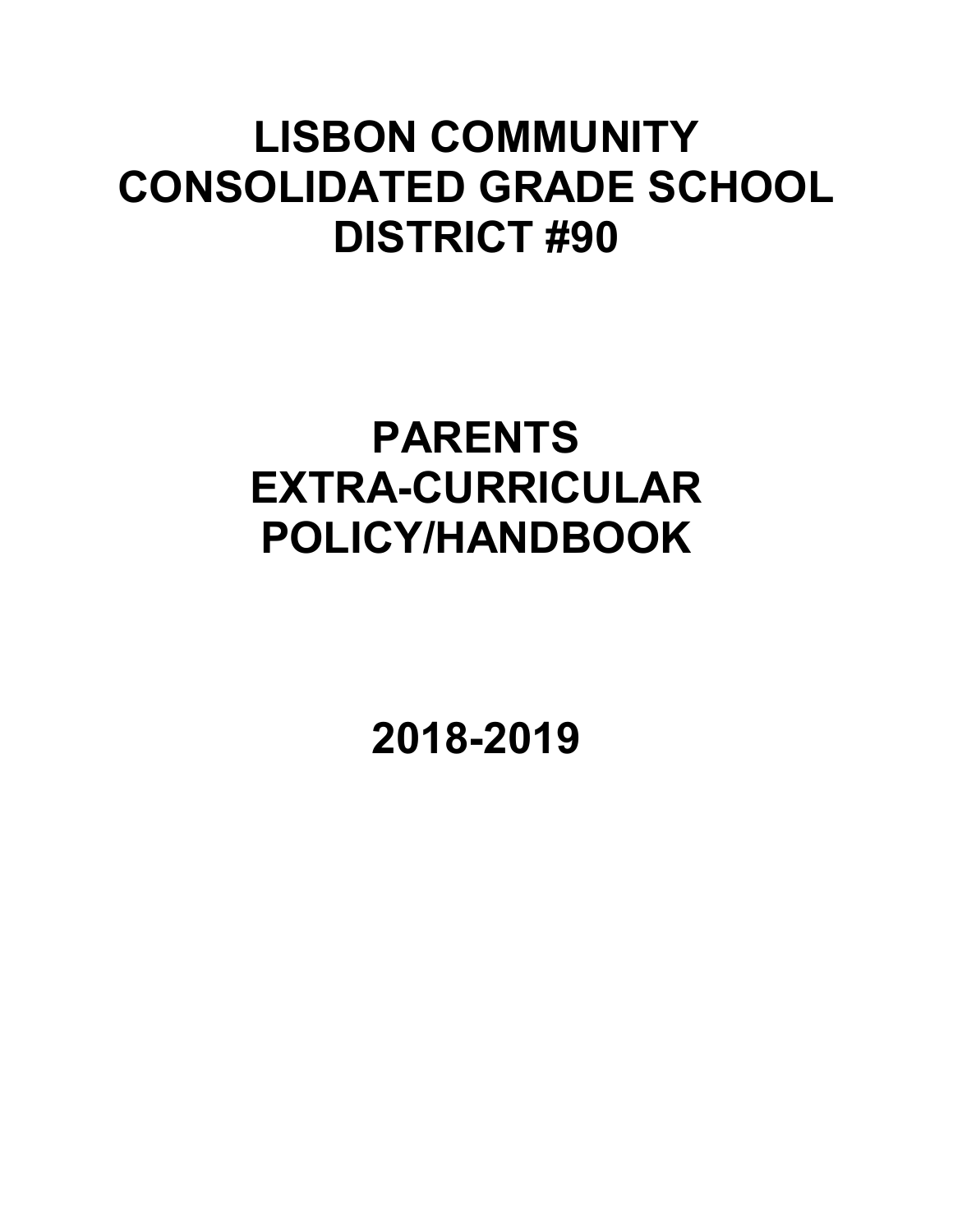## **LISBON GRADE SCHOOL EXTRA - CURRICULAR ACTIVITIES & ELIGIBILTY POLICY/HANDBOOK**

It is recognized by the Faculty, Administration and Board of Education that students who participate in extra-curricular activities are, in fact, representing the school and community in the eyes of the public. The following eligibility requirements are, therefore, set as a minimal standard for all students who wish to participate in any of the following extra-curricular activities: all athletics, cheerleading, pom pons, speech contests, math contests, literary contests, music contest, and any other school sponsored activities.

- 1. Students must reside within the boundaries of the School District and must attend Lisbon Grade School unless approved by the Board.
- 2. Students must be enrolled and in attendance no later than the beginning of the eleventh day of the school year. Students may join a team/activity, with the permission of the sponsor/coach, if they are new to the school or just become eligible due to grades.
- 3. Students who transfer into Lisbon Grade School during the year will become eligible upon his/her eleventh day of practice.
- 4. No student who has reached the age of fifteen  $(15)$  prior to August  $15<sup>th</sup>$ preceding the current school year may participate in junior high level school contests.
- 5. No student who has reached the age of thirteen  $(13)$  prior to August  $13<sup>th</sup>$ preceding the current school may participate in the  $5<sup>th</sup>$  and  $6<sup>th</sup>$  grade team level. In addition, no  $7<sup>th</sup>$  or  $8<sup>th</sup>$  grade students will be allowed to play during the  $\delta$ Bö team games or tournaments.
- 6. No student shall be permitted to try out, practice, or participate in or for any athletic or cheerleading team unless he/she has filed with the school office an athletic physical issued by a licensed physician, and has paid any registration fees for that sport or activity. In addition, parents must provide a full waiver of responsibility and proof of accident insurance coverage. Sports physicals are good for 395 calendar days. Students must have a valid physical during the entire sports season. School physicals (for grade 6) are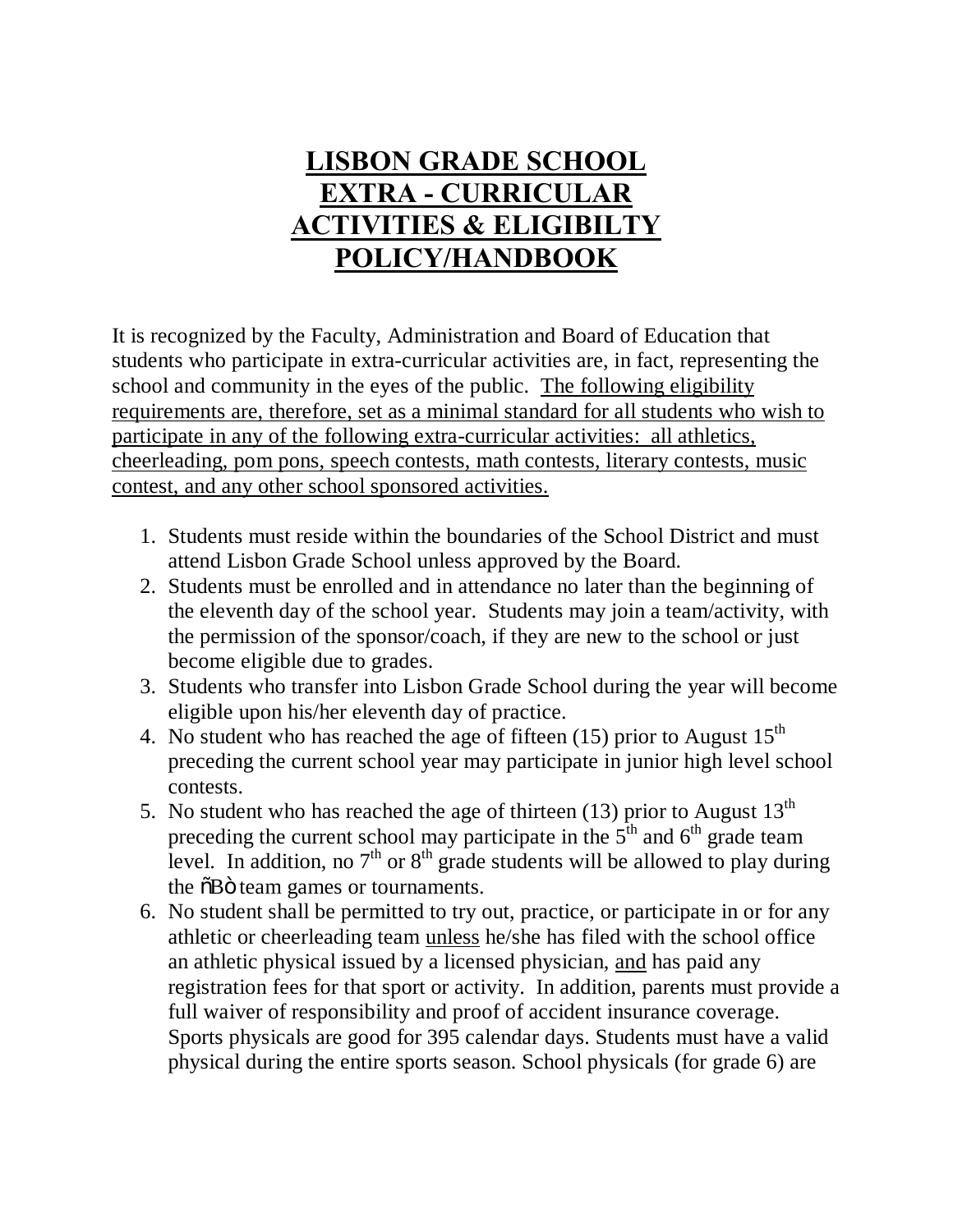valid for the entire school year as long as they are current on the first day of that school year.

- 7. No student shall be allowed to participate following a disabling illness or injury without a physiciang release.
- 8. All participants must have had at least 67% cumulative average in each subject. Work shall be checked weekly (on Friday) to govern eligibility for the following Monday through Saturday. Average is cumulative starting one week before practice for any sport.
- 9. If a student is ineligible in one subject, he/she can practice*.* Students ineligible in one subject are required to sit on the bench in uniform or street clothes unless excused by the coach. If they are not at the game, then it is considered to be a  $\tilde{\text{om}}$  issed practice (unless excused by coach). If the student does not attend all practices during this time, he/she will have to sit out one game of the match (example: volleyball) or one quarter (example*:*  soccer or basketball). Other activities will determine an equivalent strategy. If a student is ineligible for more than one week in one subject, then upon return to the team the student must attend at least one practice to be eligible to start the next game or match. If a student is ineligible in two (2) or more subjects, he/she cannot practice or participate. Upon return to the team, the student must attend at least one practice to be eligible to start the next game or match. Any situations not defined by this policy will be at the discretion of the team coach, considering factors such as conditioning, knowledge of new plays or other conditions not covered in this policy. Scholastic bowl eligibility will follow the sports eligibility policy. Eligibility for speech/literacy/music(s) contest will be determined by the grades at the end of the  $1<sup>st</sup>$  (or nearest quarter).
- 10. After a nine week grading period and a student has been found ineligible in any subject, he/she is ineligible for one week. All students are eligible after the first week of the new nine weeks until the end of the third week of the new nine weeks when eligibility averages will be taken.
- 11. At least three (3) grades must have been given in a class in a new nine week grading period before any student can be determined ineligible.
- 12. Due to short season, track eligibility will be based only on the midterm grade. However, students cannot have more than 3 missing assignments in any one class to maintain eligibility. All other eligibility rules apply.
- 13. Any student that is on OSS (out of school suspension) will **not** be eligible to play or practice in any event. If the OSS is for more than one day, then the student must attend at least one practice to be eligible to start the next game or match.Students on ISS (in school suspension) will **not** be eligible to participate in practices or games on the day of the ISS.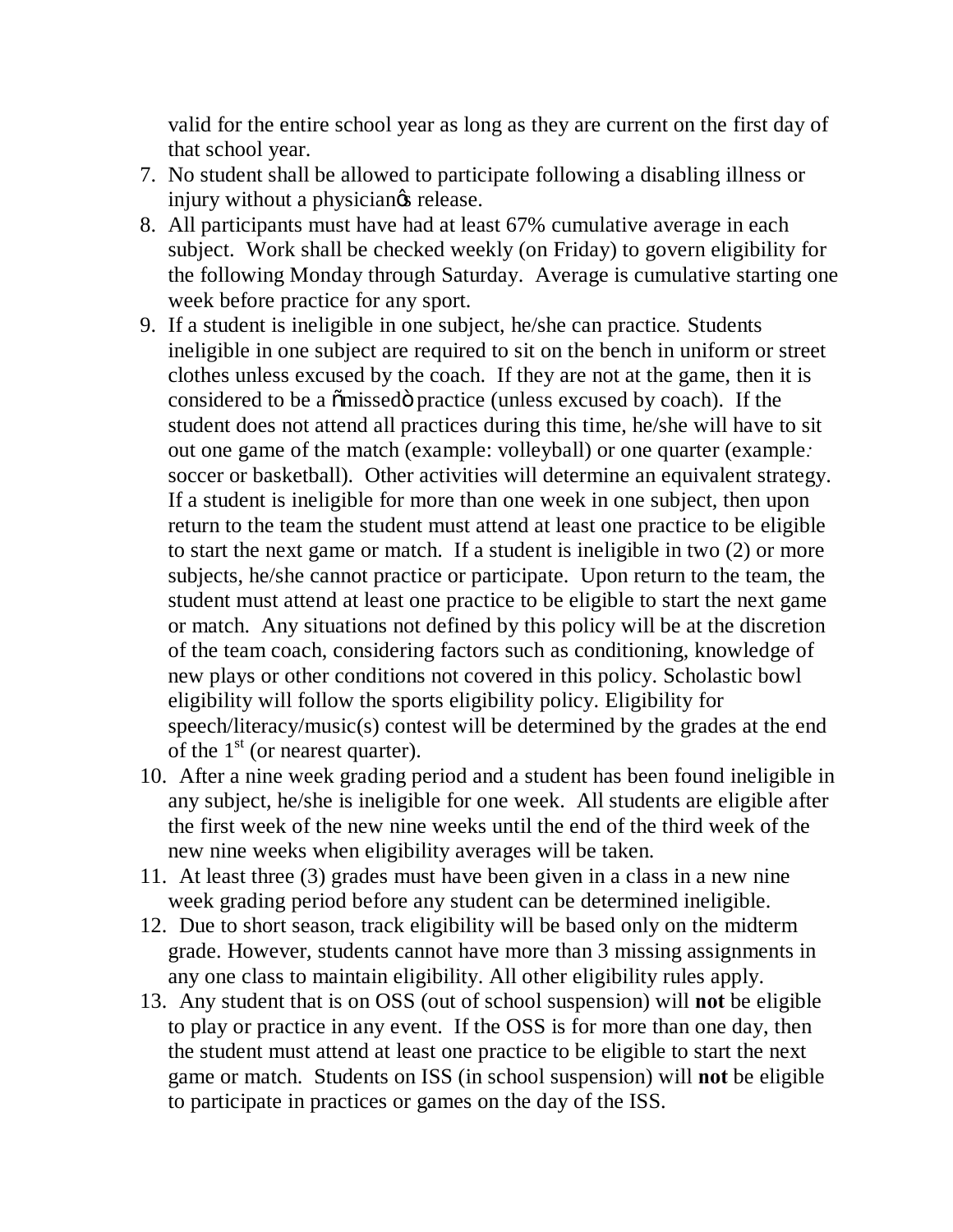- 14.Students that miss practice or a game/contest due to illness, death in the family, vacations, or various other situations will have starting status and playing time determined by each coach on a case by case basis. Students that miss a practice or a game/contest because of an unexcused reason (coaches/sponsors will determine excused and unexcused status) must sit out at least the next game/performance/contest. Students that miss practice a second time during the same season or academic year due to unexcused circumstances may be removed from the team. An unexcused absence is defined as not being present at a practice or game without prior knowledge and/or approval of the coach. A phone call or note by the parent describing an emergency can be used to excuse an absence *if* the reasons are warranted in the coaches/sponsors opinion. Students who are injured are expected to be at practices, to watch and learn (attendance at games is optional). There will be no mandated practices on holidays (ex: Christmas). Practices can be scheduled on days when school is not in session with the agreement and prior knowledge of the Athletic Director.
- 15.When a student is absent from school for more than half the day, the student is not to be at after-school activities of any kind unless approved by the building administrator. Students that are absent on Friday due to illness or other reasons may participate on Saturday.
- 16.The school discourages sending students to school when they are ill solely for the purpose of participating in those evenings o activities. A student must be in attendance by 11:30 A.M. the day of a school sponsored event (game, music/academic/award program, contest, etc.) to be eligible to compete/participate in the event that evening. An exception may be granted by the building administrator if notification is provided by the parent prior to the day of the event/contest. Students that have a doctor/dentist appointment (s) or funeral/wake are exempt from this policy. Students are eligible to play/participate on Saturday, if they were absent from school on Friday as long as all other school illness policies are followed. Students must be in attendance all day to participate in field trips or reward activities, unless prior arrangements are made with the building administrator (Example: doctors/dentist appointment or funeral/wake).
- 17.Students who are ineligible due to grades (failing one class) are expected to come to the game and sit on the bench in street clothes (or wear jersey if desired by the coach or sponsor). Students may be excused by the coach or sponsor for good reason.
- 18.Students who are injured are expected to be at practices and games in street clothes and sit on the bench. Student can wear jersey if desired by the coach